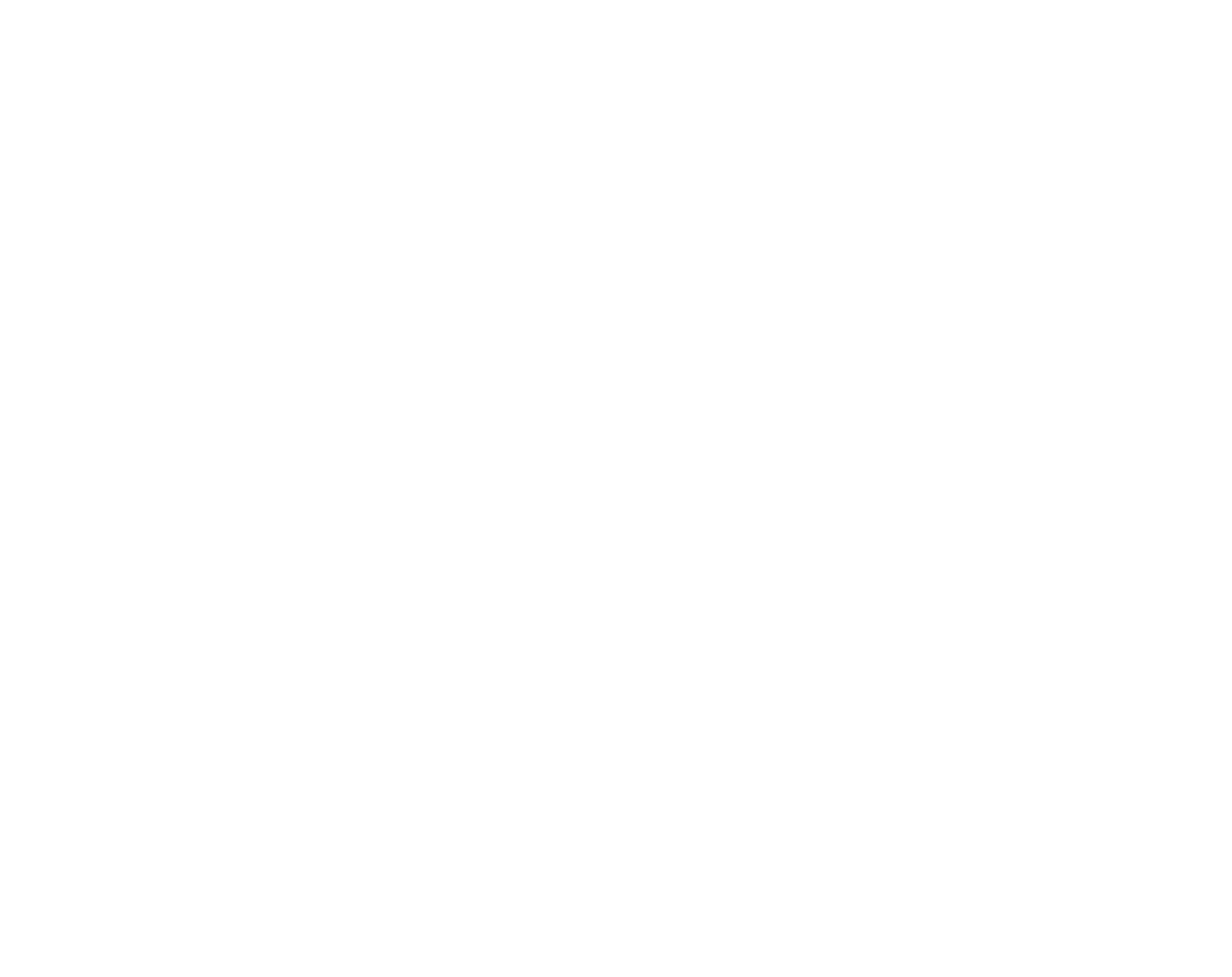

People live in houses and apartments. Where do animals live?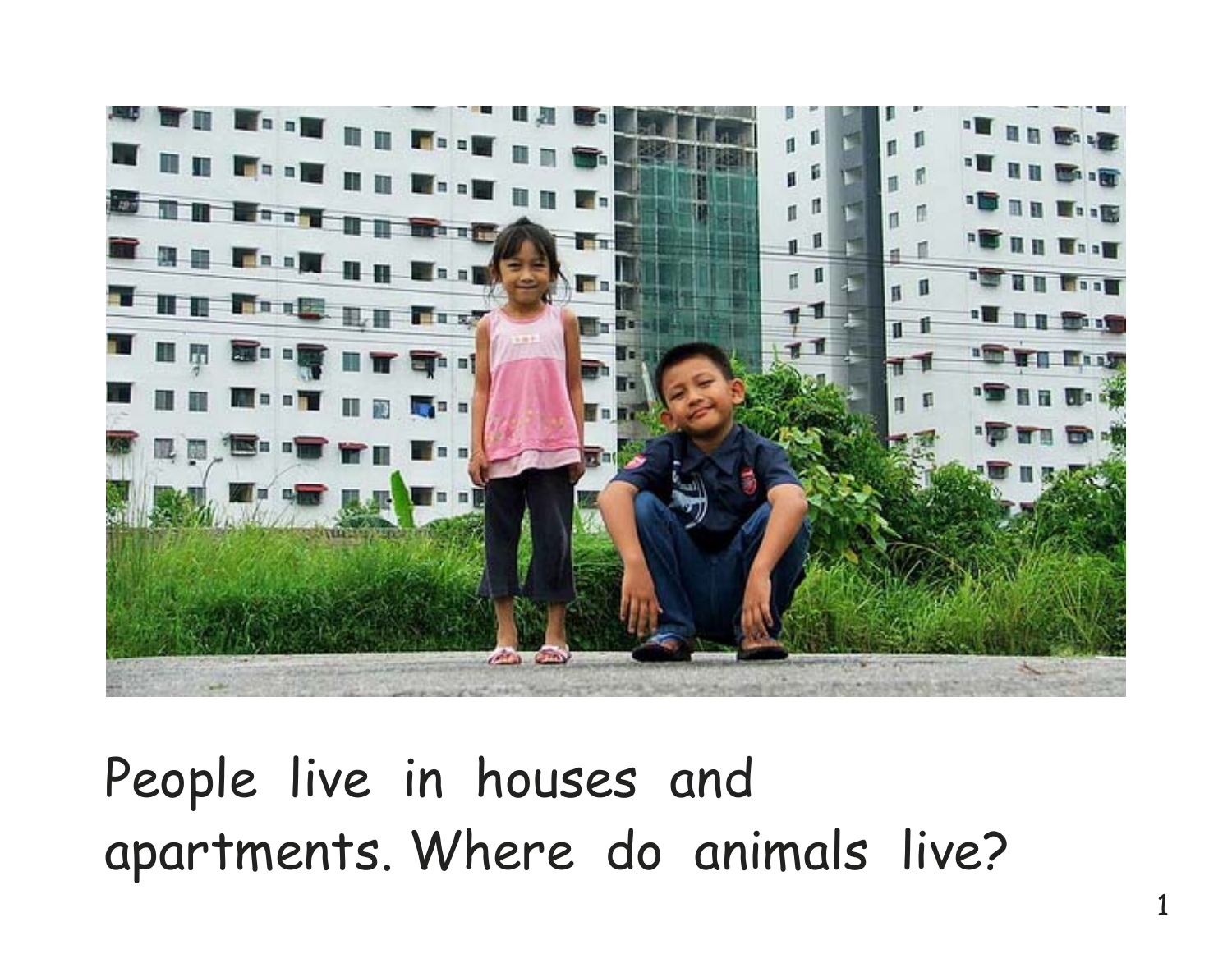

Foxes live in holes in the ground that help them hide and keep warm.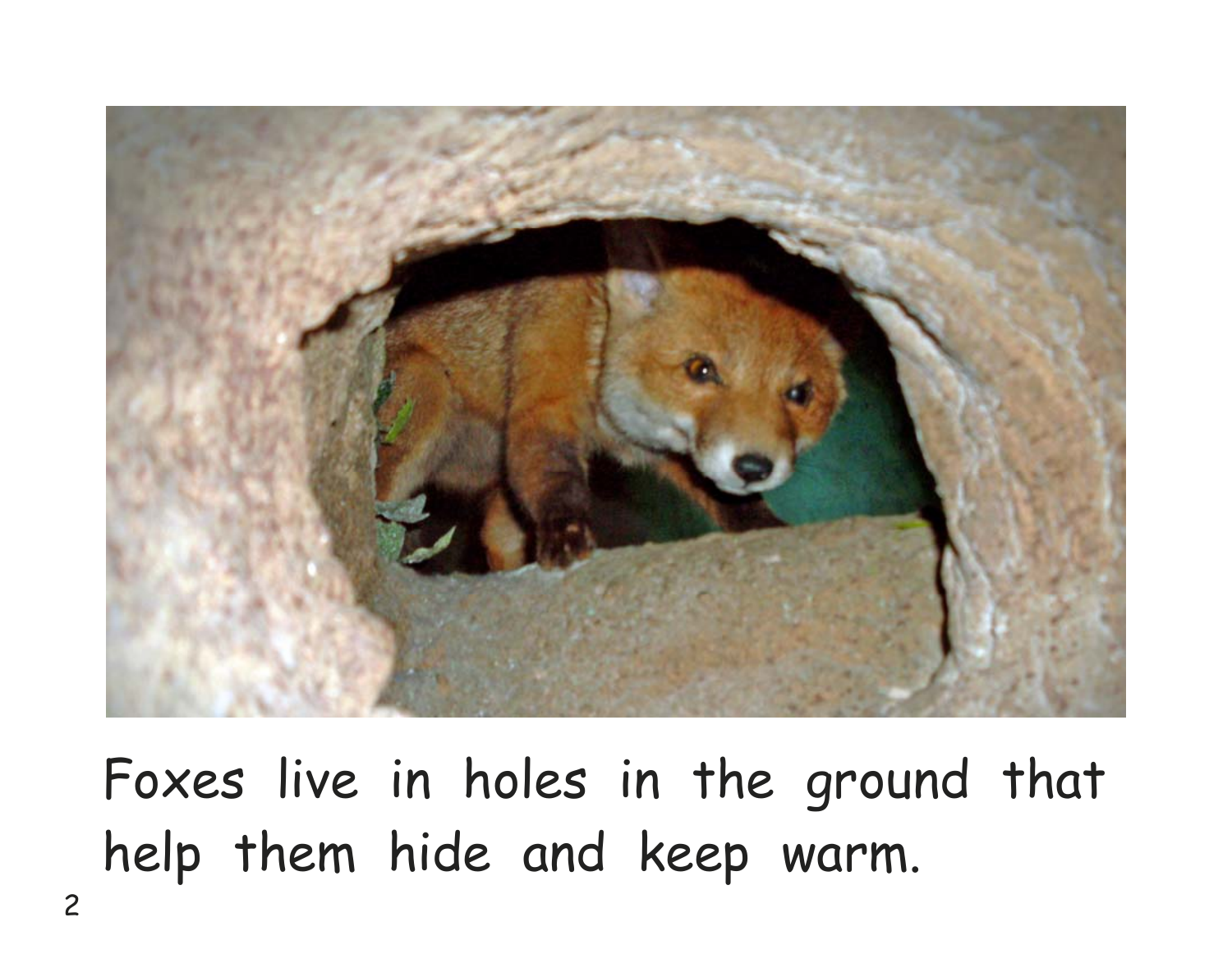

Bats live in caves. They sleep in the day hanging upside down.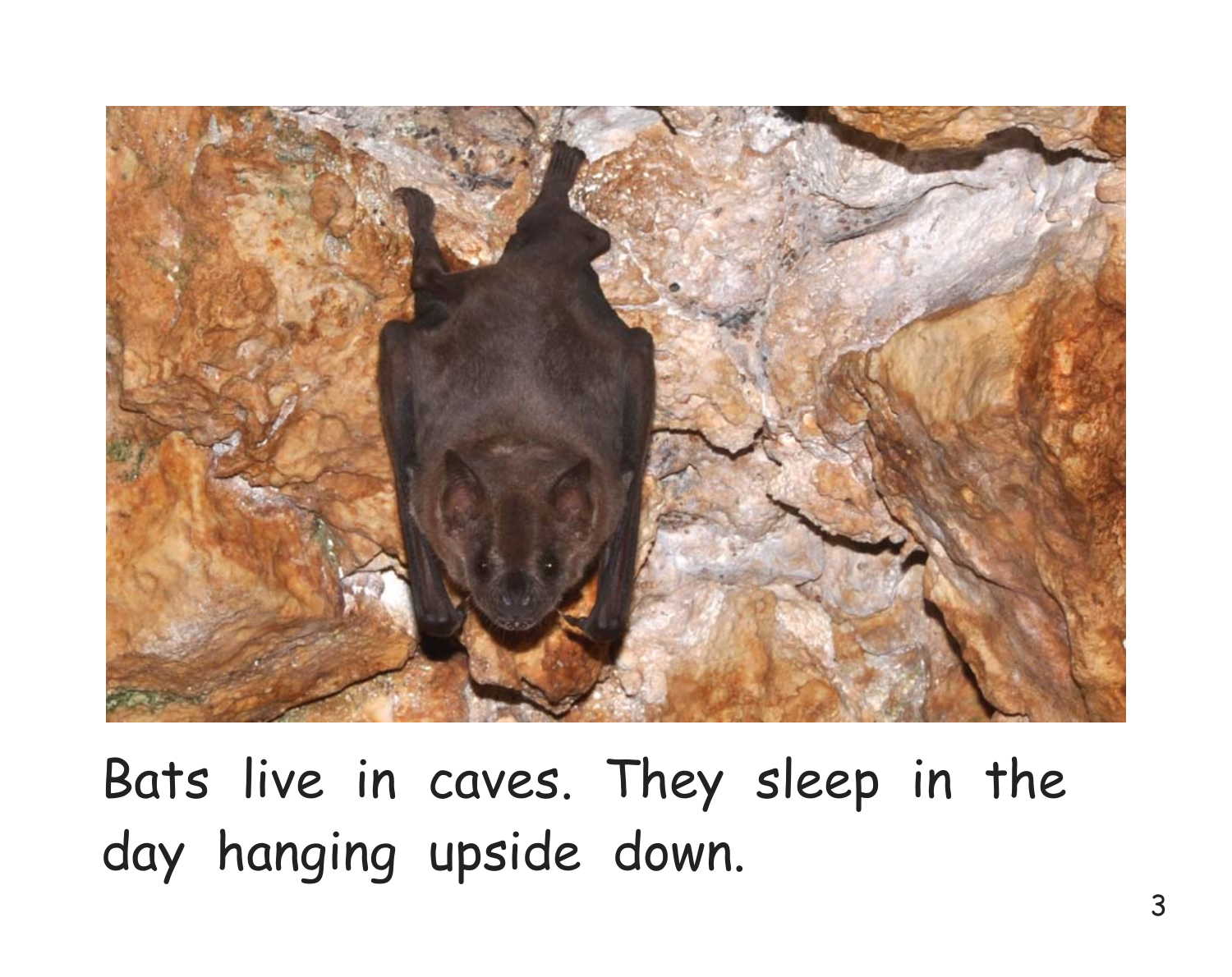

Bees live in hives. 50,000 bees can live in one hive.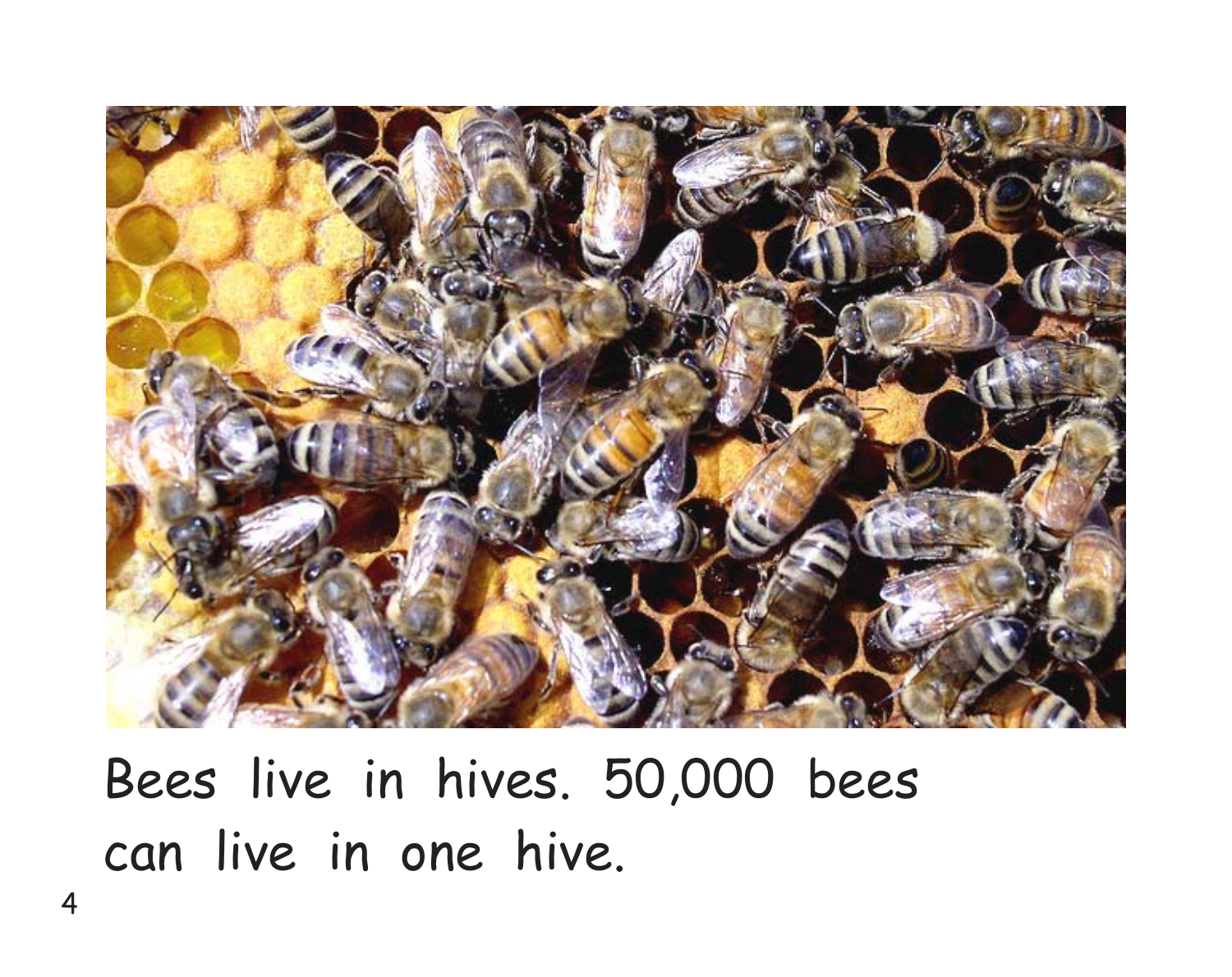

Birds live in nests so they can take care of their babies.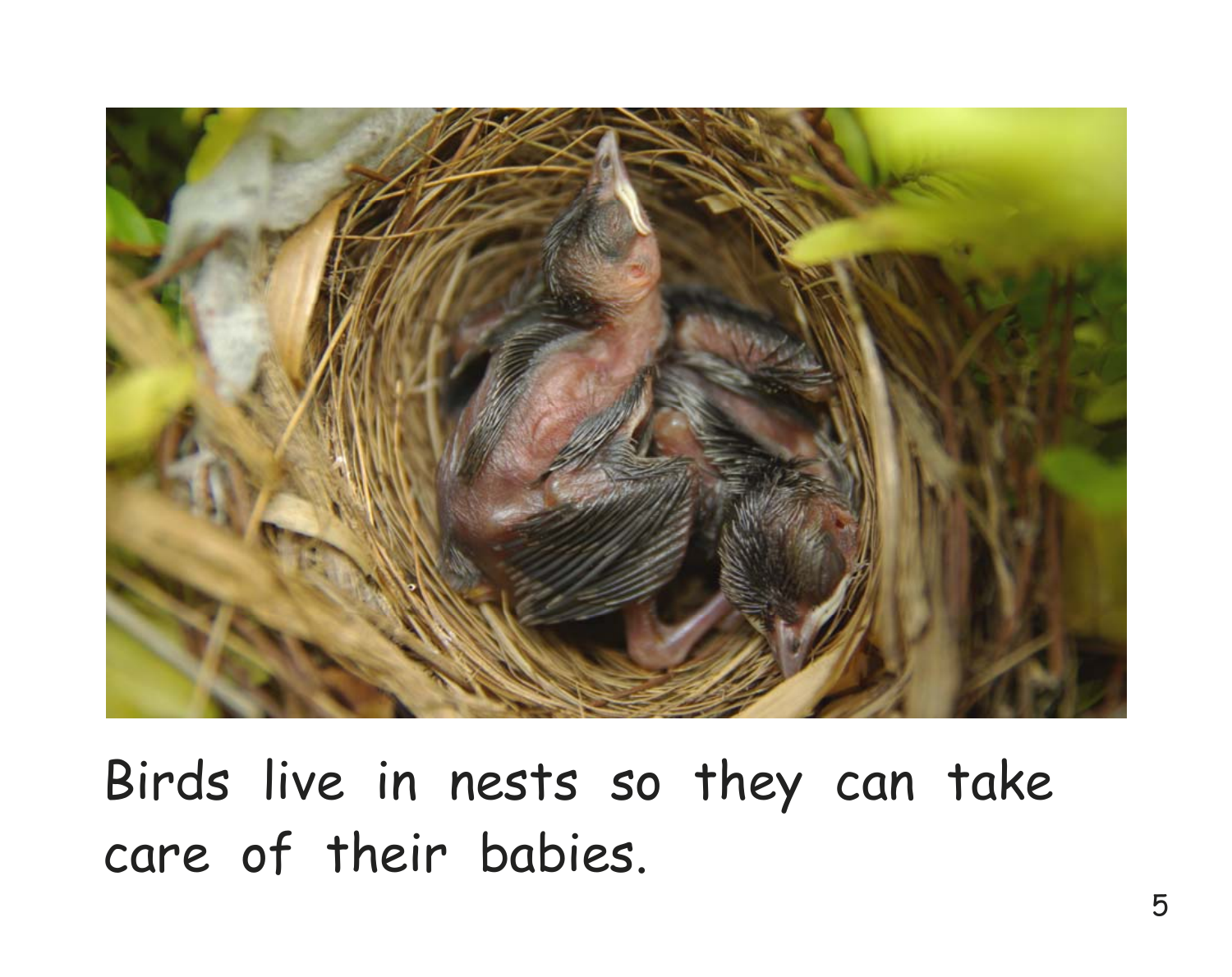

Spiders live on webs. The webs are sticky and help spiders catch insects for food.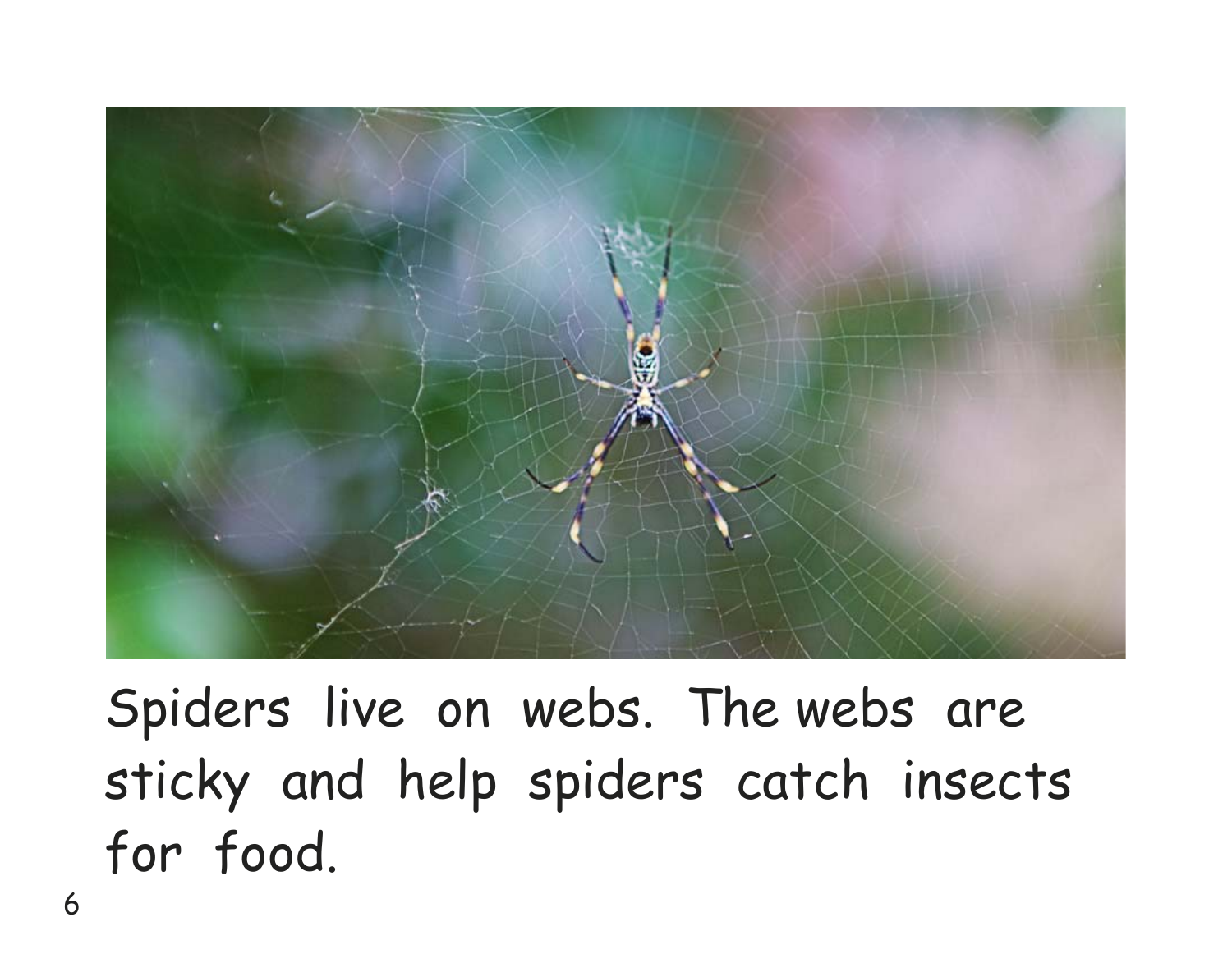

Starfish live on coral reefs. Fish, crabs, shrimp and other animals live on the reefs too.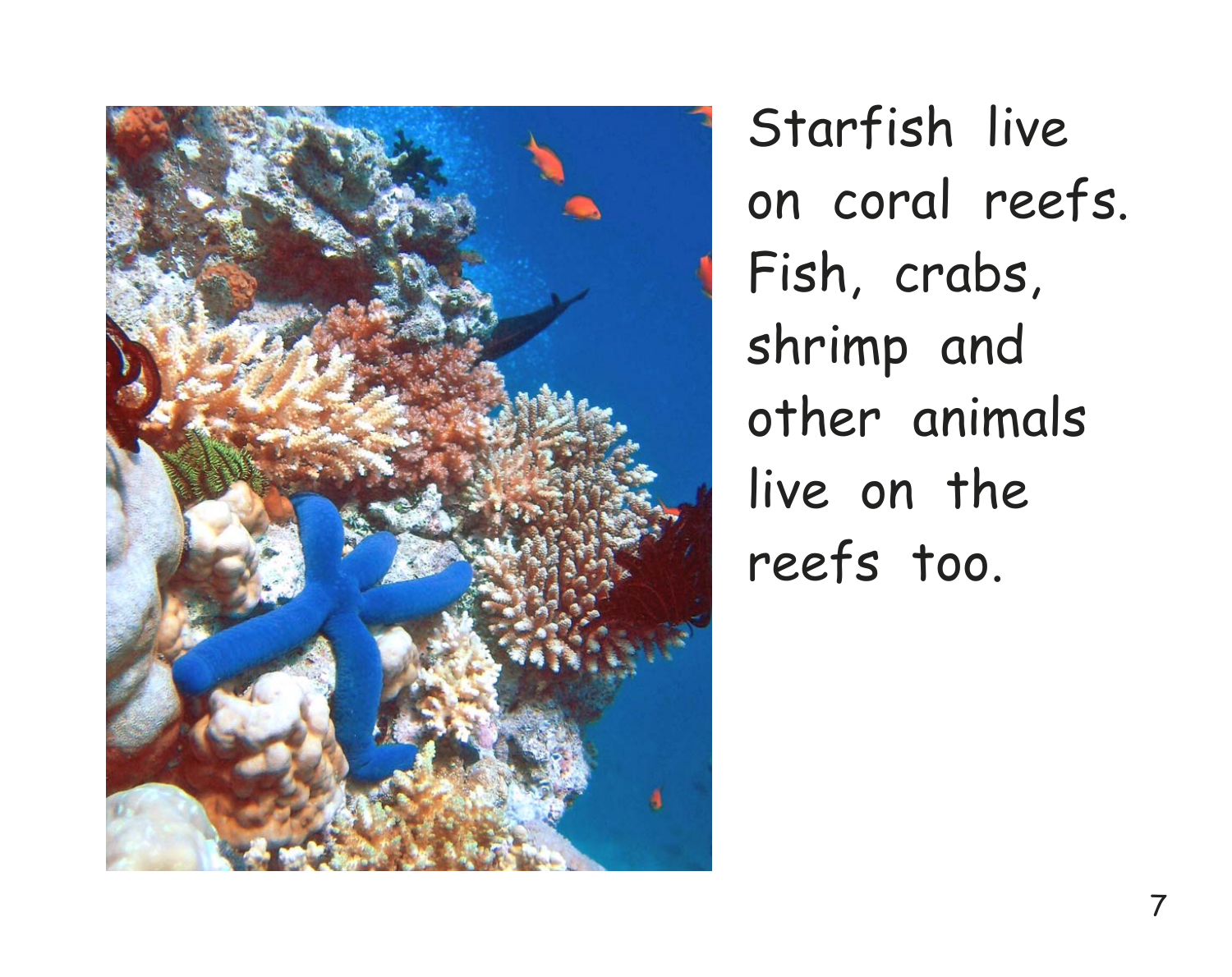

Animals live in lots of different places.

Some animals live in houses too!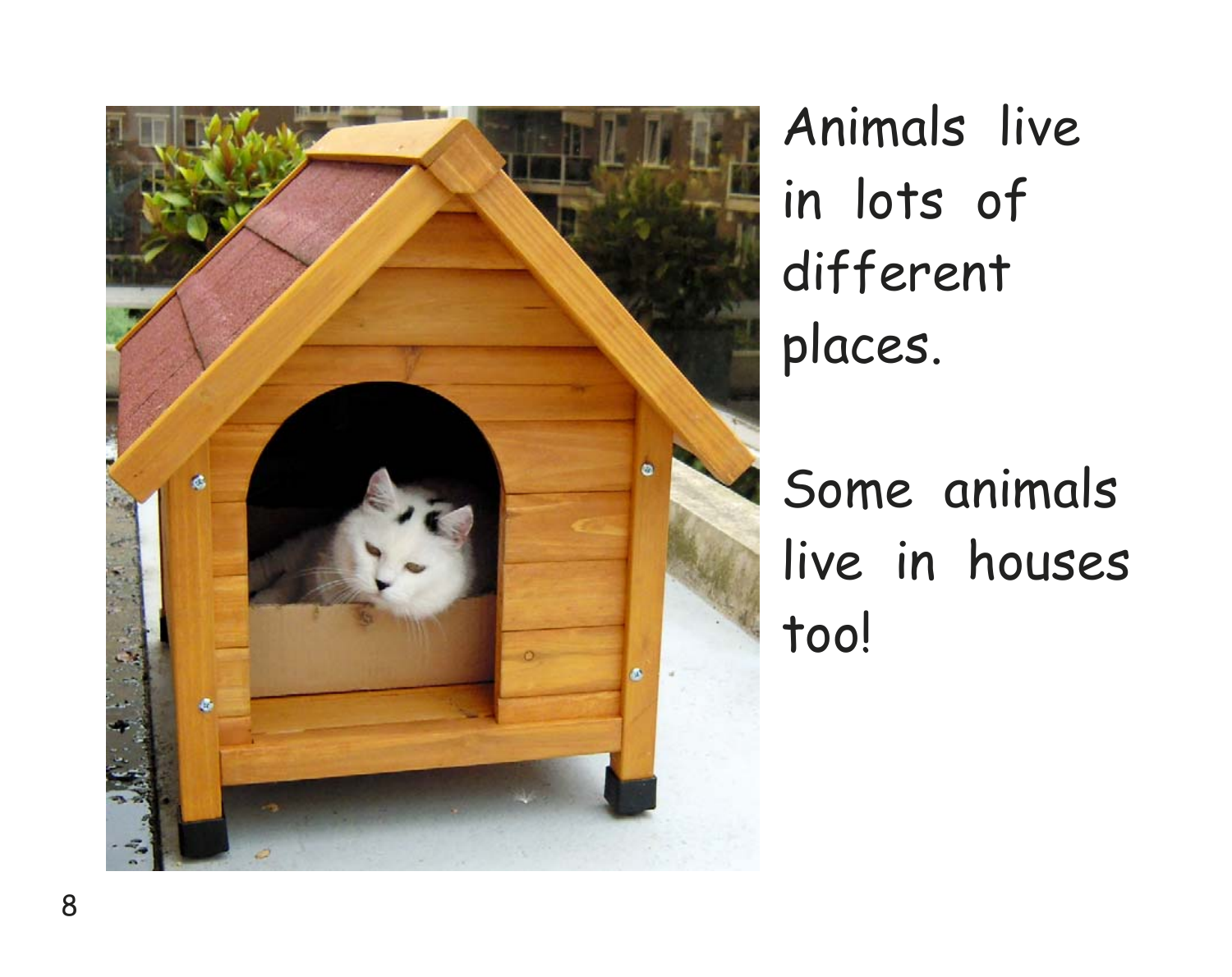The Mustard Seed Books project uses an open-source, Wikipedia-type strategy, leveraging public expertise to create and refine a set of high-quality books that support early reading development. All of the books and pictures are covered by the Creative Commons License (http://creativecommons.org/licenses/by-nc-sa/3.0/ ) and are free to print, distribute, and modify for personal or educational use. The books are available at www.mustardseedbooks.org. New titles appear on a regular basis. If you have any ideas for books or would like to leave us any feedback, contact rick@mustardseedbooks.org.

Photos for these books come primarily from Flickr (www.flickr.com) and the Morgue File (www.morguefile.com). Both sites are great resources for high-quality publicly accessible photos and for aspiring photographers looking to share their work. All photographs are covered by the Creative Commons License (http://creativecommons.org/licenses/by-nc-sa/3.0/ ).

**Text credits:** Mustard Seed Books staff<br>**Photo credits:** Cover: Mike Baird: page **Photo credits:** Cover: Mike Baird; page 1: Selekoh Jalan Muhibbah; page 2: "The Thinking Doll"; page 3: Marc Aucmarc; page 4: Rebecca Leaman; page 5: Zamani Zubir; page 6: Lance H. Bates; page 7: Richard Ling; page 8: "cello pics"